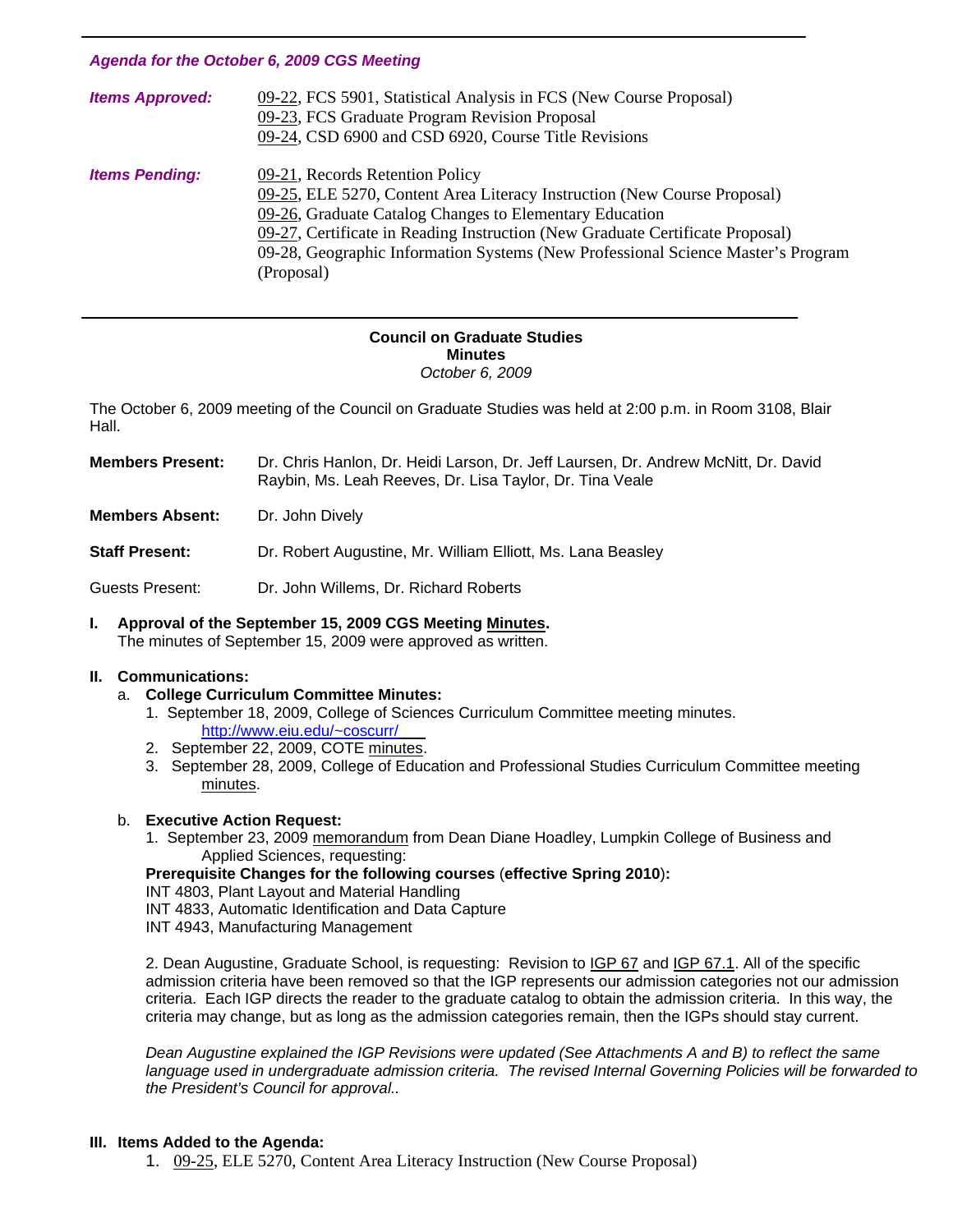- *CGS Minutes 10/06/09* 2. [09-26, G](http://www.eiu.edu/~eiucgs/currentagendaitems/agenda09-26.pdf)raduate Catalog Changes to Elementary Education 2
- 3. [09-27, C](http://www.eiu.edu/~eiucgs/currentagendaitems/agenda09-27.pdf)ertificate in Reading Instruction (New Graduate Certificate Proposal)
- 4. 09-28, Geographic Information Systems (New Professional Science Master's Program Proposal)

Dr. Raybin moved and Dr. McNitt seconded the motion to add these items to the agenda.

#### **IV. Items Acted Upon:**

1. [09-21, R](http://www.eiu.edu/~eiucgs/currentagendaitems/agenda09-21.pdf)ecords Retention Policy

Dean Augustine addressed this issue due to the absence of Dr. Mary Herrington-Perry. A few questions were raised regarding the Record Retention Policy and it was decided to move this item to pending in order to ask Dr. Mary Herrington-Perry to come and address the questions.

2. [09-22, F](http://www.eiu.edu/~eiucgs/currentagendaitems/agenda09-22.pdf)CS 5901, Statistical Analysis in FCS (New Course Proposal)

Dr. Lisa Taylor presented this item and answered questions addressing the issue that students in the FCS master's program need to acquire statistical methods and making it a core course would be beneficial.

The proposal was unanimously approved, effective Fall 2010.

**FCS 5901. Statistical Analysis in Family and Consumer Sciences. (3-0-3) F, S. Statistical Analysis in FCS.** This course will cover basic statistical concepts in Family and Consumer Sciences were students learn to apply statistics to professional practice and develop a more sophisticated understanding of the research process. This course is restricted to graduate students enrolled in the MS in FCS graduate program and the Master of Arts Gerontology program.

- 3. [09-23,](http://www.eiu.edu/~eiucgs/currentagendaitems/agenda09-23.pdf) FCS Graduate Program Revision Proposal
- Dr. Lisa Taylor presented this item.

The proposal (See Attachment C) was approved unanimously, effective Fall 2010.

4. [09-24,](http://www.eiu.edu/~eiucgs/currentagendaitems/agenda09-24.pdf) CSD 6900 and CSD 6920, Course Title Revisions

Dr. Rick Roberts presented this item.

The proposal was approved, effective Spring 2010, with the following vote:

| Yes:     |          | Larson, Laursen, McNitt, Raybin, Reeves, Taylor, Veale                                                                                 |
|----------|----------|----------------------------------------------------------------------------------------------------------------------------------------|
| No:      |          | None.                                                                                                                                  |
| Abstain: |          | Hanlon                                                                                                                                 |
|          | $\Omega$ | The courses title for CSD 6900 will change $-$<br>From: Clinical Counseling Internship<br><b>Supervised Clinical Experience</b><br>To: |
|          | $\Omega$ | The courses title for CSD 6920 will change $-$<br>From: School Counseling Internship<br><b>Supervised School Experience</b><br>To:     |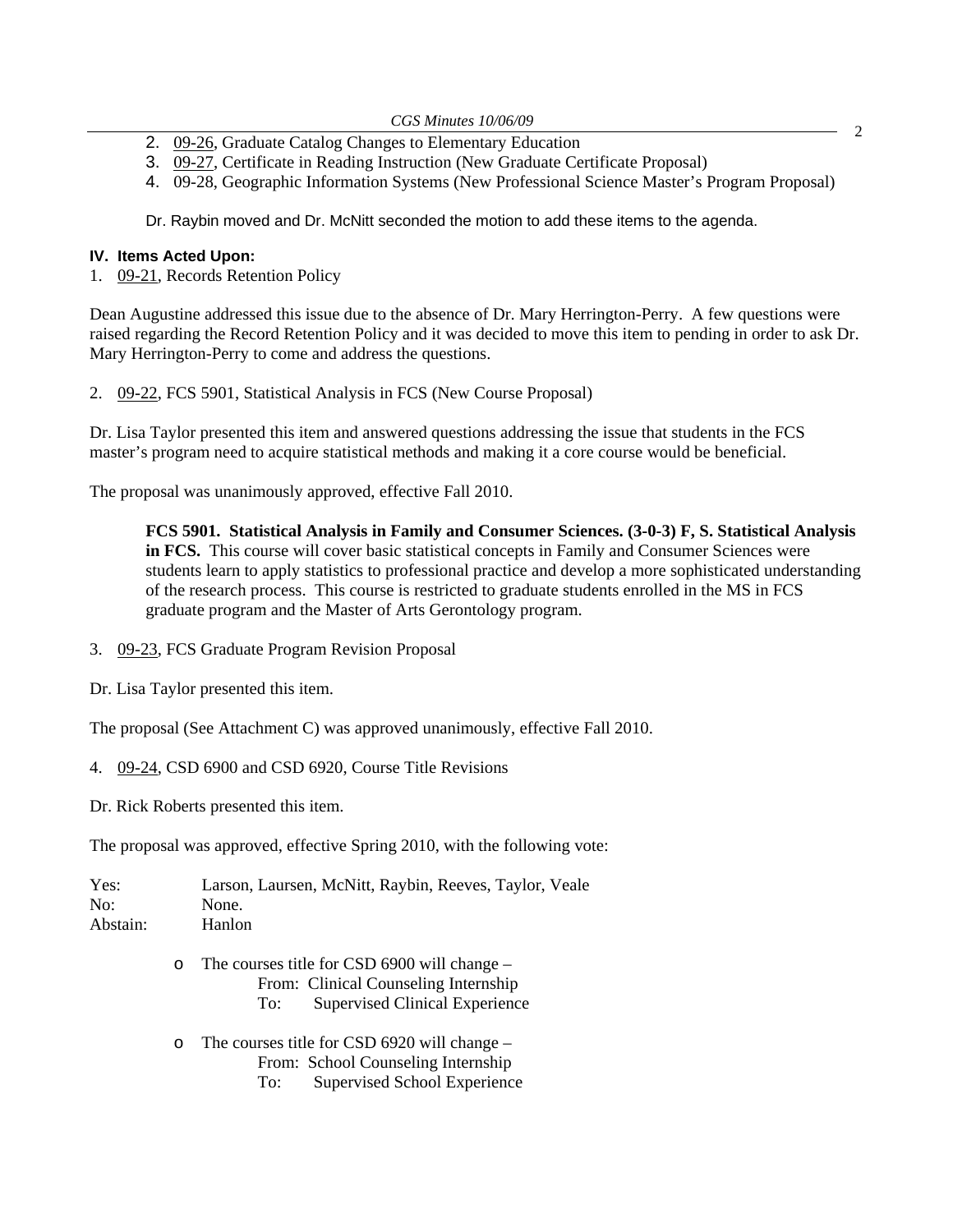# *CGS Minutes 10/06/09* <sup>3</sup> **V. Committee Reports:**

- 1. Textbook Advisory- Dr. David Raybin reported that they have not met yet but may get to tour the new facility once a meeting date is established.
- 2. Library Advisory- Dr. Chris Hanlon reported that it was discussed at the meeting a new Research/ Creative Activity Award may be formed focusing on Booth Library.
- 3. ATAC- Dean Augustine attended this meeting. A series of reports were reviewed relating to upcoming technology issues. Discussion was held regarding a process for guest logging on and a method for keeping a record. Also discussed was an overview of programs for faculty for on-line courses and NCA review to offer 3 programs online-Career and Organization Studies, Bachelor's in General Studies, and Nursing.
- 4. Enrollment Management- Dean Augustine also reported on this committee meeting that they were pleased that enrollment goals had been met here at EIU. He also noted that it has been approved to make changes for international students who meet outstanding out-of-state- criteria to be assesses at the in-state rate. This will be a big impact on international undergraduates. For international graduate students they will be assessed at a specific rate for Fall 2010 at 2.7 times the in-state rate and try to drop this to 2.3 times the in-state rate over time.
- 5. Honorary Degree-no report at this time.
- 6. TEAM Grants Council- Ms. Leah Reeves reported that TEAM Grants Council has not met.
- 7. GSAC- Dr. Tina Veale reported the first meeting of GSAC was highly attended. Officers were elected at this time.
- 8. CASL- Dr. Lisa Taylor-did not have anything relevant to report on the graduate level at this point.

#### **VI. Other Items:**

- 1. It was noted that the deadline for the Betty Wright Downing Award and the Frances Meyer Hampton Scholarship will be extended. The dates are posted on the Graduate School website and web calendar.
- 2. Dr. Raybin requested that discussion regarding Presidential Graduate Assistantships and the process of selecting delegates to be added to the agenda in the future.

### **VII. Dean's Report:**

- 1. Follow up on Global Ambassador Event Dean Augustine noted that several programs were represented at this event. The alumni that attended praised the faculty here at EIU.
- 2. Dean Augustine praised the CGS members for their contributions to the committee and noted that the work of the CGS Committee has been recognized in several newsletters and reports on campus.
- 3. Dean Augustine challenged the CGS members to help foster faculty leadership by discussing integrative learning. A report regarding integrative learning will be forwarded to the CGS members.
- 4. Bill Elliott and Dean Augustine will be attending IAGS on Monday, October 26, 2009.

The next meeting will be held Tuesday, October 20, 2009.

The meeting adjourned at 3:10 p.m. *–Minutes prepared by Ms. Lana Beasley, Staff* 

The current agenda and all CGS minutes are available on the Web at http://www.eiu.edu/~eiucgs/index.php.

#### \*\*\*\*\*\*\*\*\*\* ANNOUNCEMENT OF NEXT MEETING \*\*\*\*\*\*\*\*\*\* October 20, 2009 3108 Blair Hall @ 2:00 p.m.

**Agenda:** [09-21, R](http://www.eiu.edu/~eiucgs/currentagendaitems/agenda09-21.pdf)ecords Retention Policy

- [09-25, E](http://www.eiu.edu/~eiucgs/currentagendaitems/agenda09-25.pdf)LE 5270, Content Area Literacy Instruction (New Course Proposal)
- [09-26, Gr](http://www.eiu.edu/~eiucgs/currentagendaitems/agenda09-26.pdf)aduate Catalog Changes to Elementary Education
- [09-27, Ce](http://www.eiu.edu/~eiucgs/currentagendaitems/agenda09-27.pdf)rtificate in Reading Instruction (New Graduate Certificate Proposal)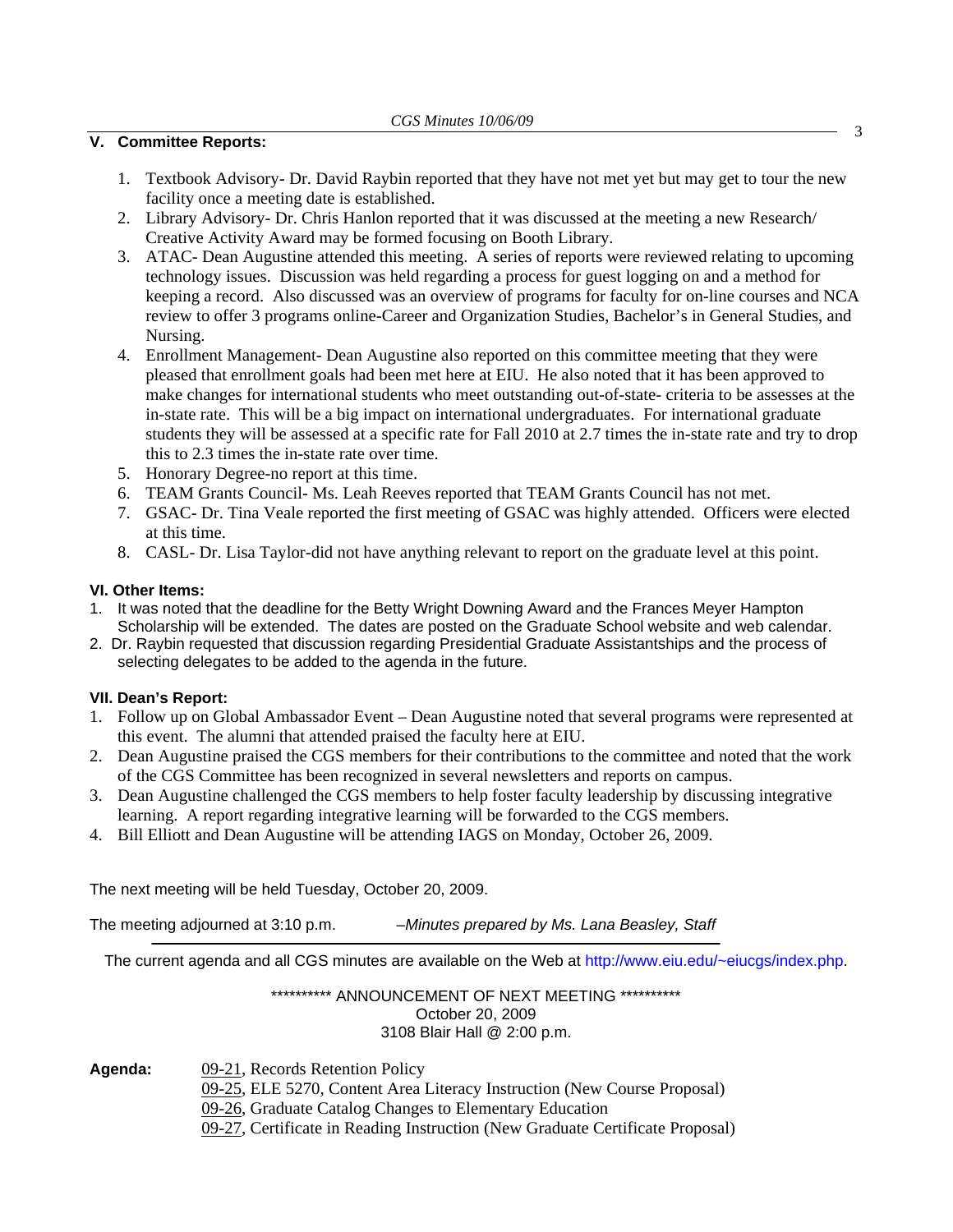*CGS Minutes 10/06/09* **29-28, Geographic Information Systems (New Professional Science Master's Program** 4 Proposal)

**Approved Executive Actions: LCBAS Effective Spring 2010** 

1. Revise the prerequisites for INT 4803

**4803 INT Plant Layout and Material Handling.** (3-0-3) F. Study of the arrangement of physical facilities and material handling to optimize the interrelationships among operating personnel, material flow, and the methods required in achieving enterprise objectives efficiently, economically, and safely. Prerequisites & Notes: INT 1323, INT 2043 and **INT 1263** MAT 2120G.

2. Revised the prerequisites for INT 4833

 **4833 INT Automatic Identification and Data Capture.** (2-2-3) F,S. A study of the methods and systems used to automatically identify objects. Various forms of keyless data entry and capture through class and lab experience will be studied; bar coding, scanning, radio frequency identification (RFID), voice data entry, vision, biometrics, and other systems. Prerequisites & Notes: INT 2324 Electronic Control Systems or equivalent. None.

3. Revise the prerequisites for INT 4943

**4943 INT Manufacturing Management**. (3-0-3) F,S. Survey of technical management areas in a manufacturing operation. This course will include but not be limited to a study of production control methods, plant layout, scheduling, inventory control, and other phases of planning, organizing, and controlling a manufacturing operation. Prerequisites & Notes: BUS 3010 and either MAT 2110G or 1441G or permission of the instructor. INT 1323, MAT 2120G, and either BUS 2810 or MAT 2250G. WI

4. Dean Augustine, Graduate School, is requesting: Revision to IGP 67 and IGP 67.1. All of the specific admission criteria have been removed so that the IGP represents our admission categories not our admission criteria. Each IGP directs the reader to the graduate catalog to obtain the admission criteria. In this way, the criteria may change, but as long as the admission categories remain, then the IGPs should stay current.

**Pending Executive Actions**: None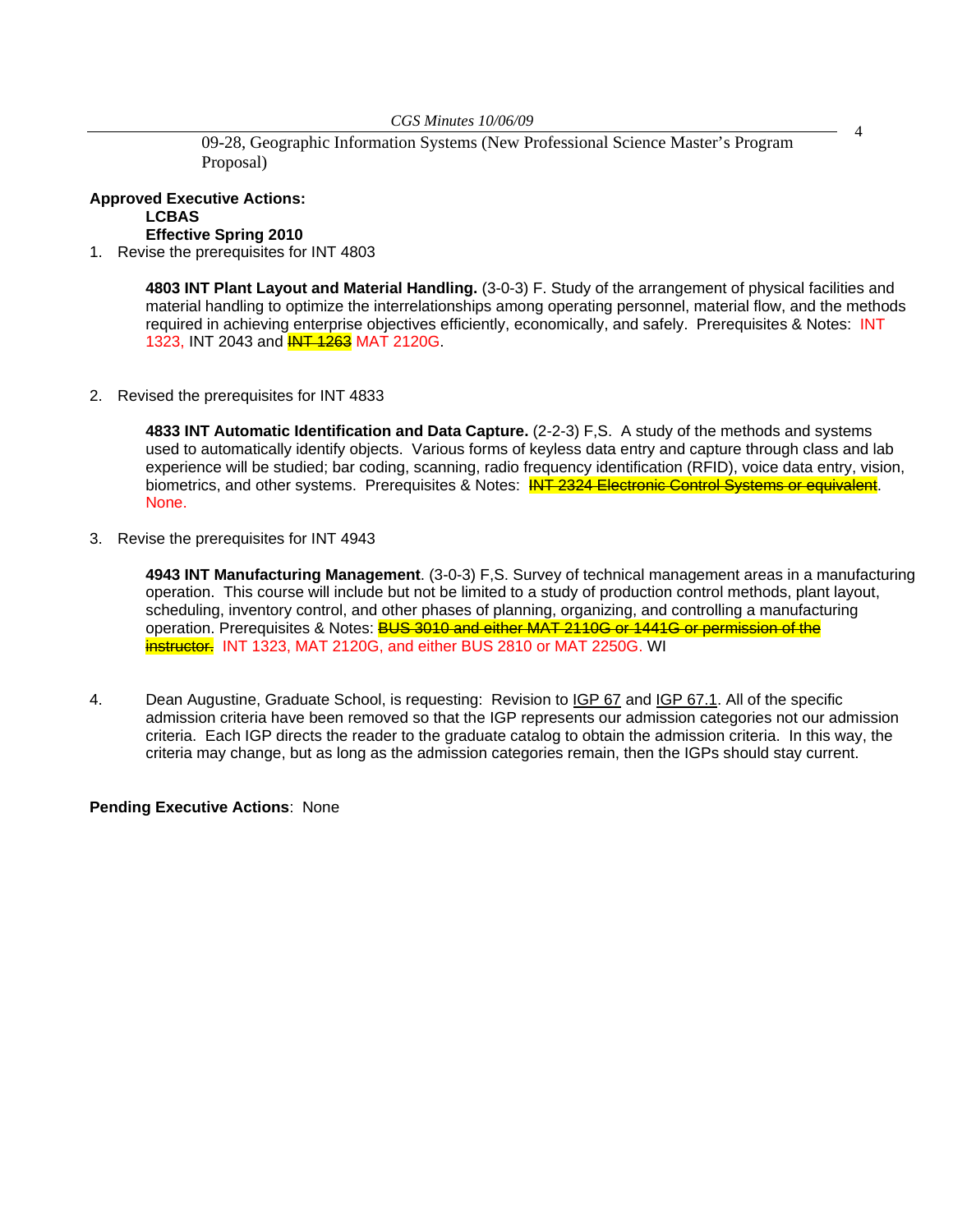Policy Number: 67

# ADMISSION POLICIES GRADUATE STUDENTS

The University will consider admission applications, dependent upon the availability of facilities and resources, from candidates who meet the criteria approved by the Council on Graduate Studies, the University President and the Board of Trustees, and published in the Eastern Illinois University Graduate Catalog.

Except where otherwise noted, any student who holds a baccalaureate degree from a regionally accredited institution of higher education and who wishes to enroll for course work must gain admission to the University through the Graduate School. Acceptance of applications and granting of admissions are subject to completion of the application process. Completed applications must be on file no later than ten calendar days preceding registration for the term in which the student wishes to enroll. Some applications require special deadlines and these are outlined in the Graduate Catalog or published at the program's web site. The EIU Graduate Catalog is the official source for specific requirements for graduate and post-baccalaureate admission categories.

Admission to Graduate Degree and Certificate Programs

- Admission to the Graduate School. Admission to the Graduate School is the first stage of admission for a degree or certificate applicant. To be eligible for admission to the Graduate School, applicants must have obtained a baccalaureate degree from an accredited institution approved by Eastern Illinois University and achieved the minimum scholarly requirements outlined in the Graduate Catalog.
- Admission to a Degree or Certificate Program. Admission as a degree or certificate candidate is the second stage of graduate admission. Candidacy is granted only by an academic program. The requirements for candidacy of individual graduate and certificate programs are outlined in the Graduate Catalog.
- Admission as a Provisional Candidate. Provisional degree or certificate candidacy may be granted by a program to students who do not meet the minimum criteria established by the Graduate School, who do not meet the minimum criteria established by the program, or who do not have the required undergraduate preparation for degree or certificate candidacy. The Graduate School provisions and limitations are outlined in the Graduate Catalog.
- Admission for Applicants from Non-Accredited Institutions. Provisional degree or certificate admission may be granted by the Council on Graduate Studies to students who have not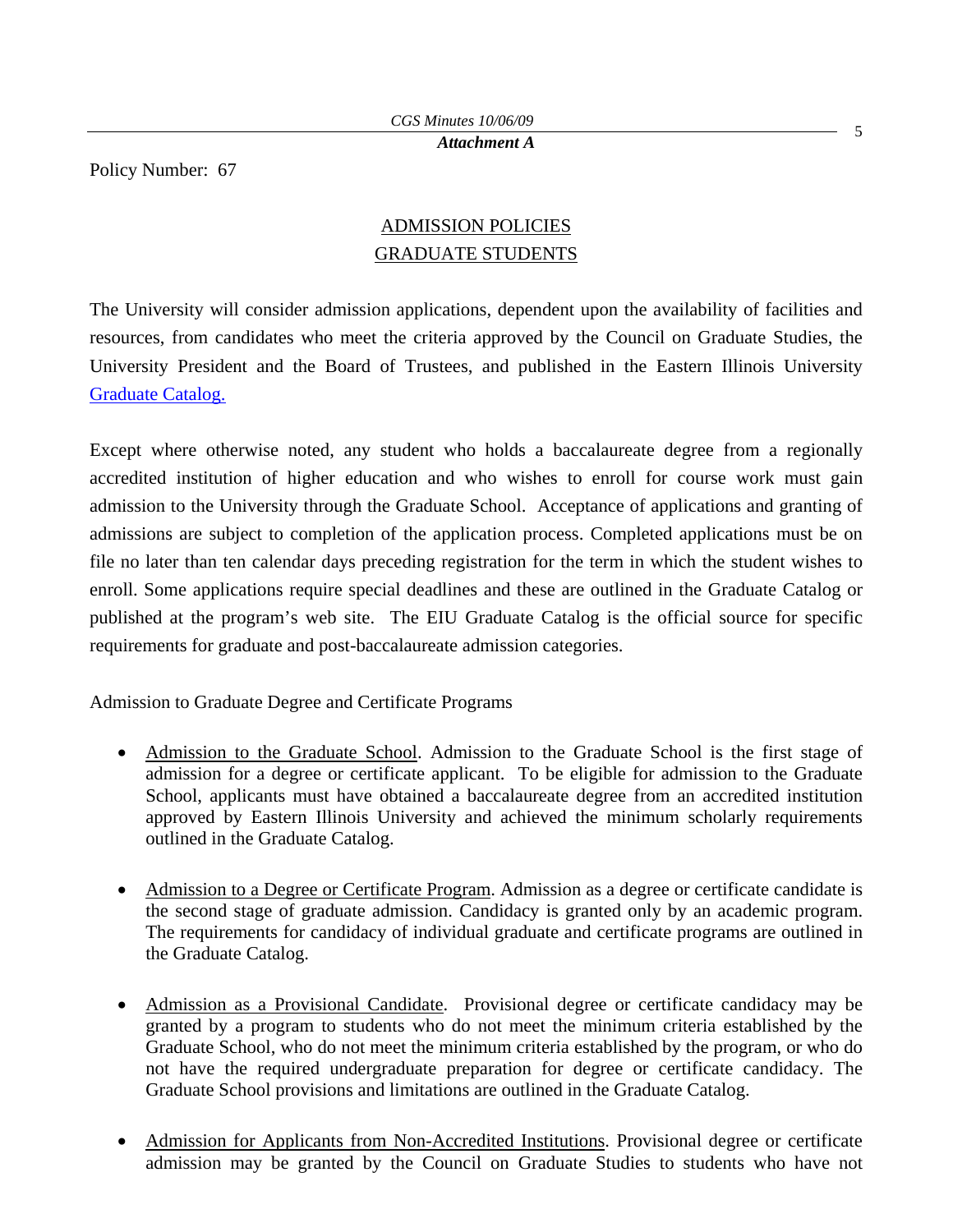*CGS Minutes 10/06/09* <sup>6</sup> completed baccalaureate degrees from regionally accredited institutions recognized by Eastern Illinois University. The procedures and limitations are outlined in the Graduate Catalog.

Admission to Pursue a Second Bachelor's Degree or for Non-Degree Study Options

- Admission for a Second Bachelor's Degree. Admission to pursue an additional baccalaureate degree requires admission through the Graduate School. Students pursuing an additional baccalaureate degree are considered graduate students even though they are completing the requirements for an undergraduate degree program and are subject to regulations governing graduate study as outlined in the Graduate Catalog.
- Admission for Post- Baccalaureate Teacher Certification. Students seeking admission as postbaccalaureate, non-degree, teacher certification students are required to consult with the College of Education and Professional Studies before making a formal application for admission to the Graduate School. The consultation will provide information regarding the student's eligibility for admission to teacher education. Applicants must meet the requirements for admission to the Graduate School in order to pursue the post-baccalaureate teacher certification options.
- Admission for Alternative Teacher Certification. Students seeking admission to the Alternative Teacher Certification Program are required to consult the coordinator of the program before making a formal application for admission to the Graduate School. Following consultation, students will receive application materials and may apply for admission to the Graduate School. Applicants must meet the requirements for admission to the Graduate School in order to pursue alternative teacher certification options.
- Admission for Non-Degree Study. Students seeking post-baccalaureate courses for licensure, professional development, or personal goals, but who do not seek to complete the requirements for a degree, may request enrollment as non-degree students. In addition, applicants who were denied degree or provisional degree candidacy may enroll for course work as postbaccalaureate non-degree students. The Graduate Catalog summarizes the limitations for student who pursue non-degree study.

International Students. Applicants who are non-United States citizens or non-Permanent Resident Aliens are admitted through the Office of International Students and Scholars.

> Approved: President Month, Day, Year

Monitor: Vice President for Academic Affairs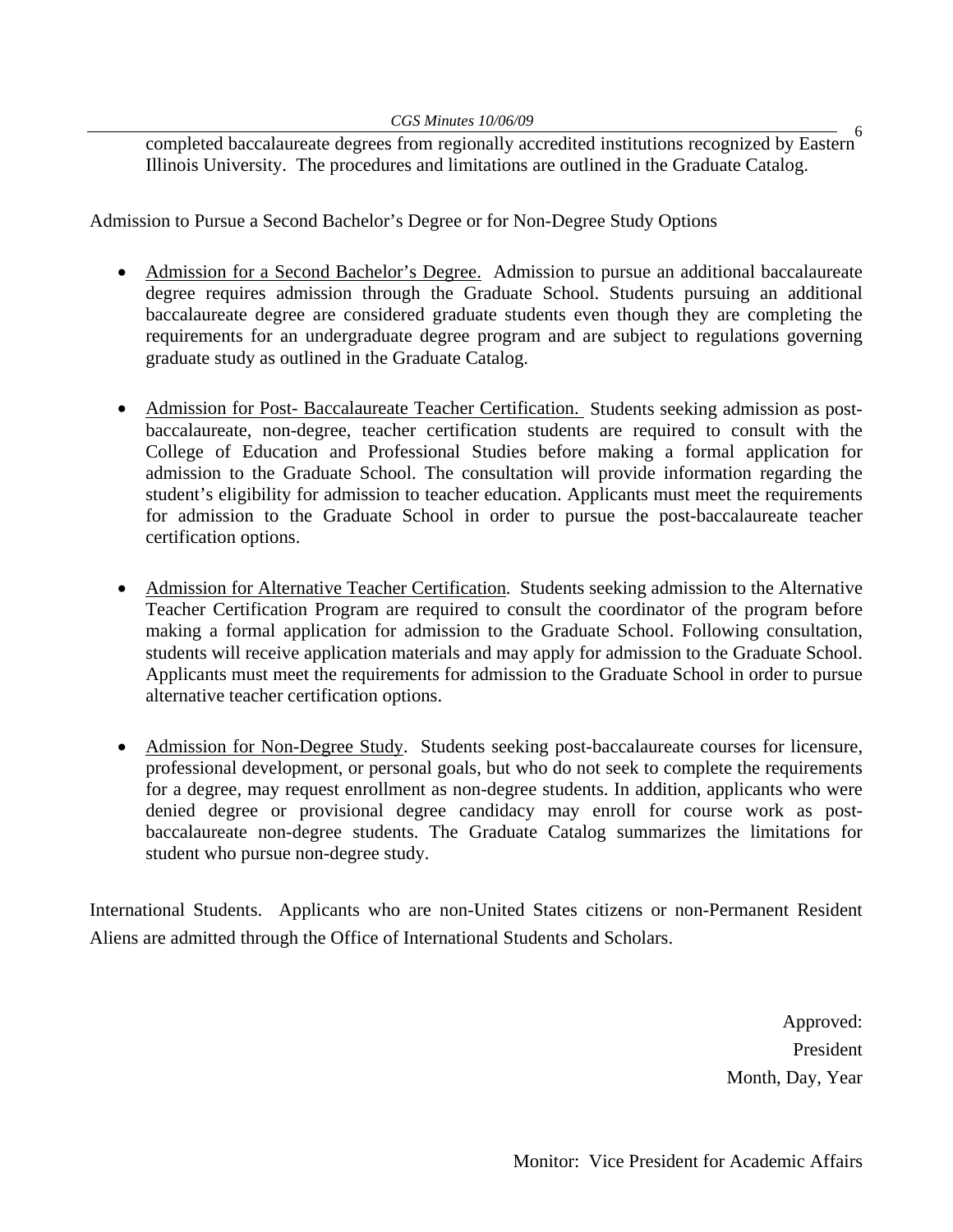Proposed Policy Number: 67.1

# ADMISSION POLICIES INTERNATIONAL GRADUATE STUDENTS

The University will consider admission applications, dependent upon the availability of facilities and resources, from candidates who meet the criteria approved by the Council on Graduate Studies, the University President and the Board of Trustees, and published in the Eastern Illinois University Graduate Catalog.

International graduate admissions are handled by the Office of International Students and Scholars. Acceptance of applications and granting of admissions are subject to completion of the application process and an approved financial affidavit form to meet Student and Exchange Visitor Information System (SEVIS) requirements. Completed applications must be on file by the published deadlines listed on the International Students and Scholars website. Transfer students from other U.S. institutions must complete their applications no later than ten calendar days preceding the start of the semester. The EIU Graduate Catalog is the official source for specific requirements for international graduate admission.

International Student Admission to Graduate Degree and Certificate Programs

- Admission to the Graduate School. Admission to the Graduate School is the first stage of admission for a degree or certificate applicant. To be eligible for admission to the Graduate School, applicants must have obtained a baccalaureate degree from an accredited institution approved by Eastern Illinois University and achieved the minimum scholarly requirements outlined in the Graduate Catalog.
- Admission to a Degree or Certificate Program. Admission as a degree or certificate candidate is the second stage of graduate admission. Candidacy is granted only by an academic program. The requirements for candidacy of individual graduate and certificate programs are outlined in the Graduate Catalog.
- Admission as a Provisional Candidate. Provisional degree or certificate candidacy may be granted by a program to students who do not meet the minimum criteria established by the Graduate School, who do not meet the minimum criteria established by the program, or who do not have the required undergraduate preparation for degree or certificate candidacy. The Graduate School provisions and limitations are outlined in the Graduate Catalog.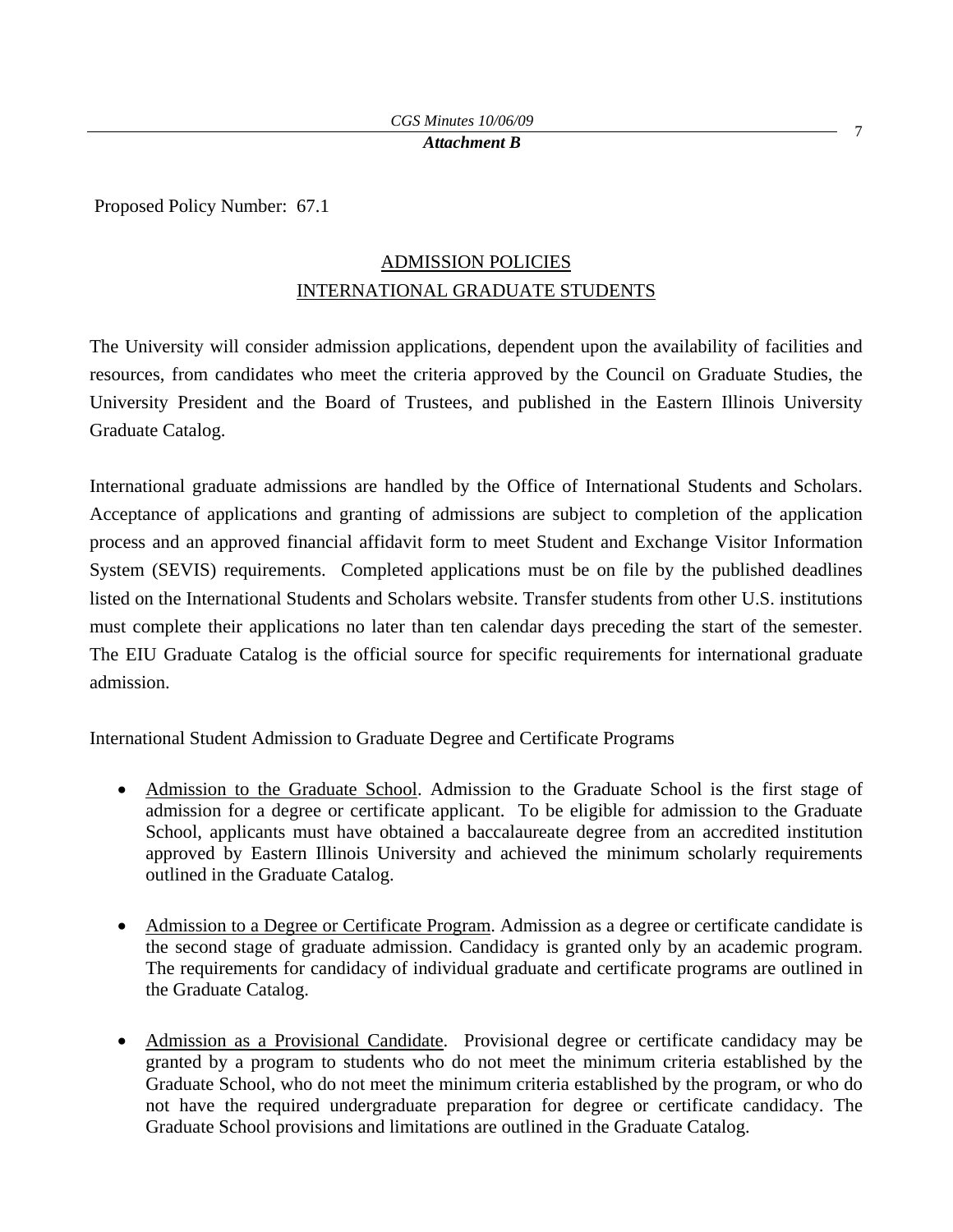- *CGS Minutes 10/06/09*<br>• Admission for Applicants from Non-Accredited Institutions. Provisional degree or certificate admission may be granted by the Council on Graduate Studies to students who have not completed baccalaureate degrees from regionally accredited institutions recognized by Eastern Illinois University. The procedures and limitations are outlined in the Graduate Catalog.
- Conditional Admission for International Applicants: Applicants who meet all of the requirements for admission, but do not meet the criteria for English mastery, may be offered conditional admission while they seek to fulfill the requirements for English language mastery. Conditional admission for international applicants is granted only by the Graduate School through a recommendation of the Office of International Students and Scholars. Students offered conditional admission must provide evidence of meeting English language mastery to the Office of International Students and Scholars as outlined in the Graduate Catalog. International students offered conditional admission are admitted to the Graduate School and to degree candidacy only after providing evidence of English mastery.

International Student Admission to Pursue a Second Bachelor's Degree

• Admission for a Second Bachelor's Degree. Students holding a baccalaureate degree from an accredited institution approved by Eastern Illinois University may seek an additional baccalaureate (undergraduate) degree. Admission to pursue an additional baccalaureate degree requires admission through the Graduate School following standard procedures outlines in the Graduate Catalog. Students pursuing an additional baccalaureate degree are considered graduate students even though they are completing the requirements for an undergraduate degree program and are subject to regulations governing graduate study as outlined in the Graduate Catalog.

> Approved: President Month, Day, Year

Monitor: Vice President for Academic Affairs